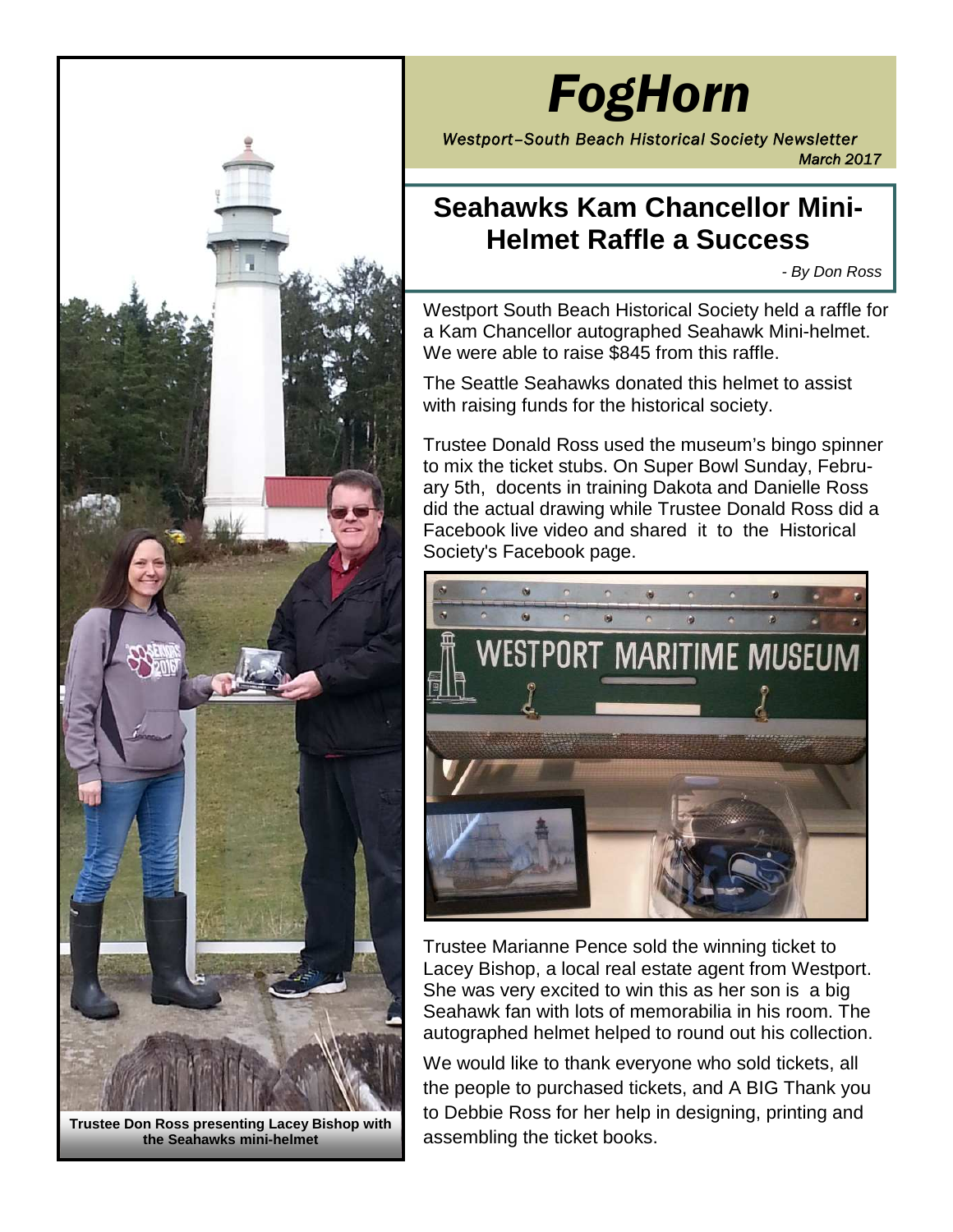# *FogHorn March 2017*

### **WESTPORT-SOUTH BEACH HISTORICAL SOCIETY 2017 BOARD OF TRUSTEES**

**President /Foghorn Editor** Kimmi Kerns Term Jan 2016 - Dec 2018

**Vice President** Pete Eberle Term Jan 2016 – Dec 2018

**Secretary** Bobbi Willard Term Jan 2017 – Dec 2019

**Treasurer Sue Thomas** Term Jan 2015 – Dec 2017

**Board Position I** Winnie Cragg Term Jan 2017 – Dec 2019

**Board Position II Evelyn Robinson** Term Jan 2016 – Dec 2018

**Board Position III Marianne Pence** Term Jan 2017 – Dec 2019

Board Position IV Donald Ross Term Jan 2016-Dec 2017

Board Position V **Liz Coverdale** Term Jan 2016– Dec 2017

**Executive Director John Shaw** director@ westportmaritimemuseum.com

### **Education/Operations Manager Julie Smith** operations@ westportmaritimemuseum.com

### *The Foghorn is a publication of the Westport-South Beach Historical Society*

(360) 268-0078 info@westportmaritimemuseum.com westportmaritimemuseum.com

# **Message from your President**

*by Kimmi Kerns*

Spring is finally here! Can't you feel the newness, the excitement, the awakening of life all around you? The removing of the dirt and grime of winter and the needing to be out in the fresh air and stretching your arms out wide?

And, like Spring, new and exciting things are happening at the Museum and Lighthouse. We just had our annual board retreat and we have plans, plans, plans. We're dusting off, moving around and creating new things for the community to enjoy. Join us for an exciting evening March  $10<sup>th</sup>$  6:00pm to find out about all the 'stuff' that's going on…and how you can help. We will have food and drink… and if you feel like it, bring a dish to share with others. And, of course, there will be CHOCOLATE !

If you need to get out of the house due to 'cabin-fever', I've got something you might be interested in.... a Society work party on March 25<sup>th</sup> from 9 to 4. We have lots of small tasks you can help with…no heavy lifting required. You don't have to spend all day, just come down whenever and leave whenever. In between, you'll knock off a few things on our 'to-do' list, share some conversation with other folks, and eat a few yummy snacks. You might make a new friend or learn something that you didn't know before. But, you WILL have a good time making a difference.

Speaking of 'stuff', don't forget our annual fundraiser 'Whale of a Sale'. If you have items you no longer appreciate owning, why not bring them to us? You know the saying, "one man's junk is another man's treasure." Details are further inside this newsletter.

Don't be a stranger, come join us, whenever. Spring is calling.

# **Executive Director's Corner**

*by John Shaw*

### *There is more fun to be had...........*

For those of you who have enjoyed the last few Foghorns (thanks Kimmi) I expect you get the picture that there is a lot happening at the Society. Not only a lot of "Great Stuff", but a lot of fun is being had by all involved.

I know that calling for volunteers has become so common, it's almost just background noise for modern Organizations. Over our history we came together and grew through efforts of folks from the "Greatest Generation" and followed by those "Baby Boomers" we still have around and active. But we need to embrace, engage, and learn to be as meaningful to "Millennials" and "X-gens". I look at the Society rolls regularly and note that over the last 10 years the ageing out has accelerated and we have not been successful in adding much new blood to carry on our "Mission".

I have received so many positive comments about the Foghorn and all the activities that are taking place but in looking at where the Foghorn goes these days.......not many young folks or families on the mailing list.

I am of course calling for volunteers, but specifically *I am asking members to pass the Foghorn along to a family or younger person when done, or give us a call at the Museum and we will gladly mail out copies to any* **interested people.** Let's get the word out about what's happening and our schedule, and also that we have new "Wi-Fi".....that might do the trick.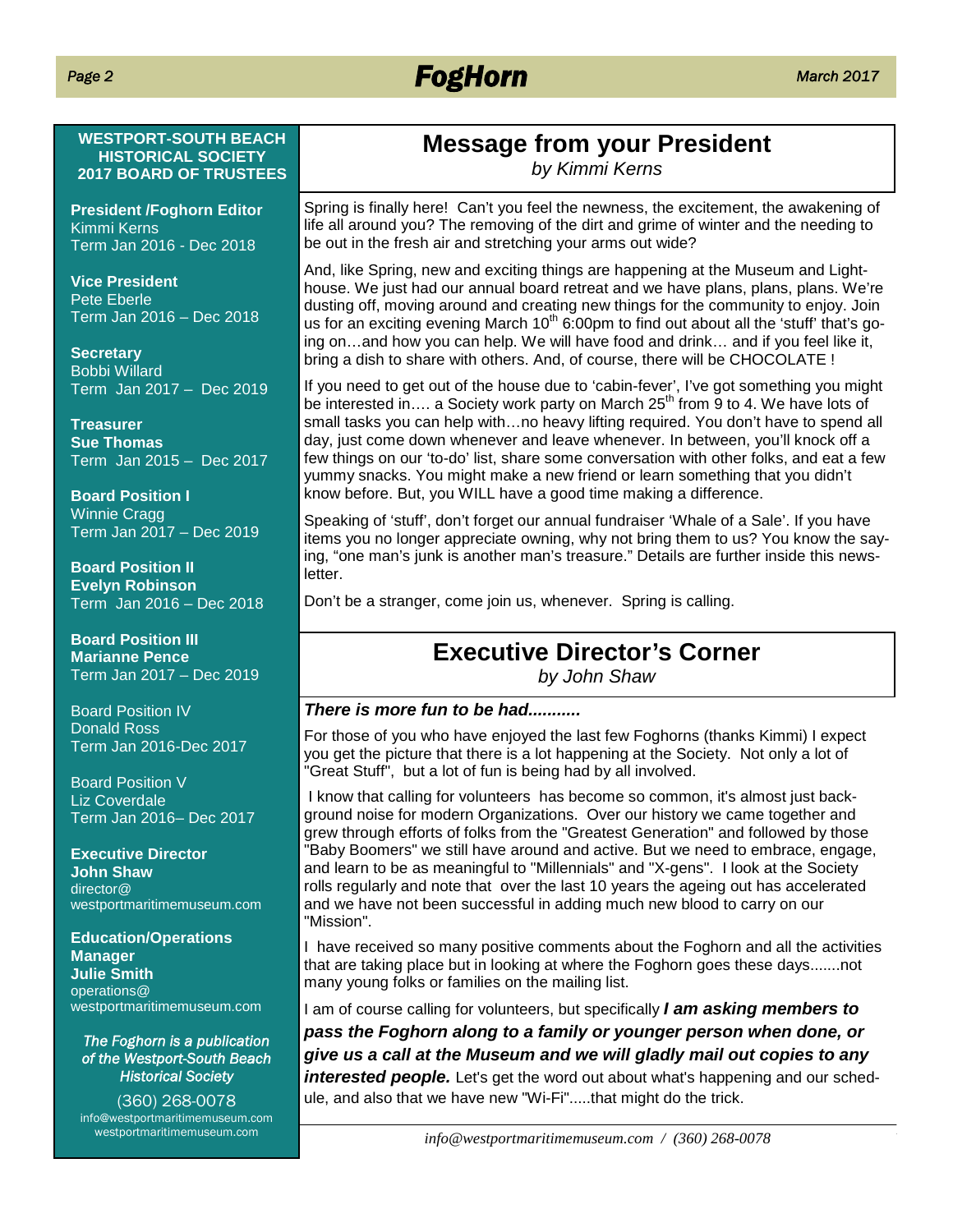# *March 2017 FogHorn*

## Westport South Beach Historical Society 2017 SPRING CALENDAR OF EVENTS

### March:

- **Quarterly WSBHS Meeting & Party Friday, March 10th 6:00 pm**
- Westport Charterboat Assoc. Fishing Derby Mar. 15 Oct. 15
- **WSBHS Museum & LH Work Party <b>Saturday**, March 25

### April:

- Driftwood Show & Glass Float Hunt Saturday-Sunday, April 1-2
- K9 Scooters NW goes to the Beach Saturday-Sunday, April 7-8
- Tokeland & North Cove Art Studio Tour The Saturday, April 15
- World Class Crab Races, Derby and Crab Feed Saturday-Sunday, April 15-16
- 
- Coast Clean-up Saturday, April 29

### May:

- Annual Oyster Feed Saturday, May 6
- 
- Blessing of the Fleet Sunday, May 28
- VFW Memorial Ceremony Monday, May 29

### June:

- **Quarterly WSBHS Meeting & Party Friday, June 16th 6:00 pm**
- Rusty Scupper's Pirate Daze **Friday-Sunday, June 23-25**
- **GH Light Station Lighting of the Light Friday, June 30**

**WSBHS Whale of a Sale Saturday-Sunday, April 15-16** 

Weekend with the Fleet Friday-Sunday, May 26-28



I've got a new friend, and so do you.

**Profile: Meet Sherrie Williams** *by Peggy Coverdale*

Her name is Sherrie Williams, she has become a regular Friday afternoon Watch Stander since September. Sherrie and her husband John moved to their new home in Astoria Lane, over a year ago. Once settled in Sherrie began looking for interesting places to volunteer and folks - - she chose us!

Sherrie comes to us from Kingston, WA where she worked as an operation specialist for Puget Sound Energy. She volunteered in Kinston and thought that volunteering in this area would be a good way to meet people so - - come meet Sherrie and become a volunteer too. It's great fun!

*info@westportmaritimemuseum.com / (360) 268-0078*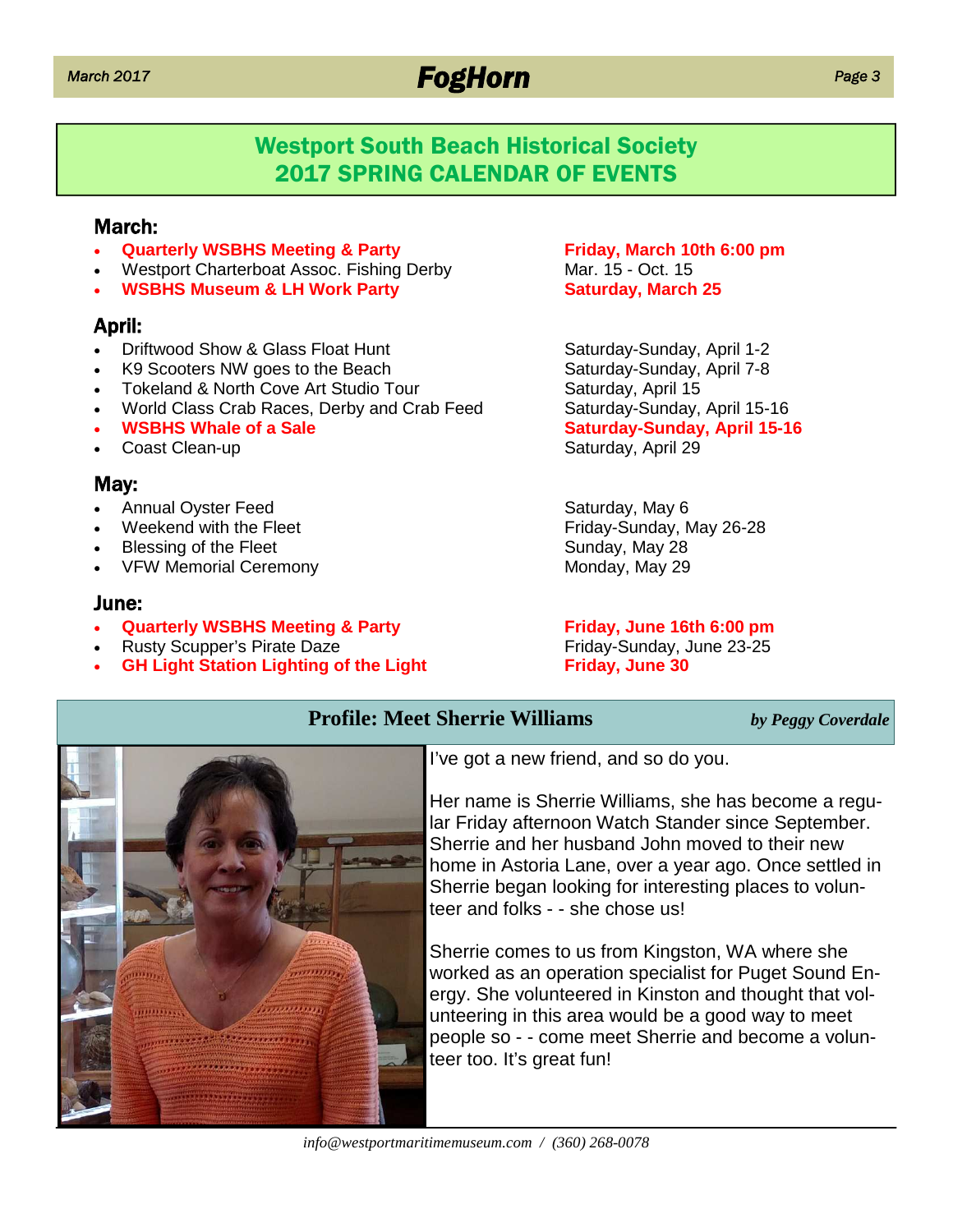# **CURATOR'S CORNER** *by Jeff Pence*

I am pleased to announce a major new acquisition for the Museum. Yvonne Thorpe (nee Vonnie Jean Fry) has donated a fabulous collection of glass floats collected in the Grayland/South Beach area in the 1940s by herself and other members of the Fry family, who have a long history on the South Beach.

Many of the floats are quite rare and valuable. In addition to the actual float collection, Mrs. Thorpe also donated a professionally built display case for the collection.

On Thursday, February 16, Mrs. Thorpe officially presented the collection to the Museum. The collection was reviewed by noted local float expert and Society member Alan Rammer, and was arranged for display by Mr. Rammer and Trustee Marianne Pence.

The collection is now on permanent display in the Day Room on the main floor. Be sure and stop by the Museum and check out the new collection.





**Fry Family History book with dedication to WSBHS**

*info@westportmaritimemuseum.com / (360) 268-0078*



**Alan Rammer & Marianne Pence arranging items**



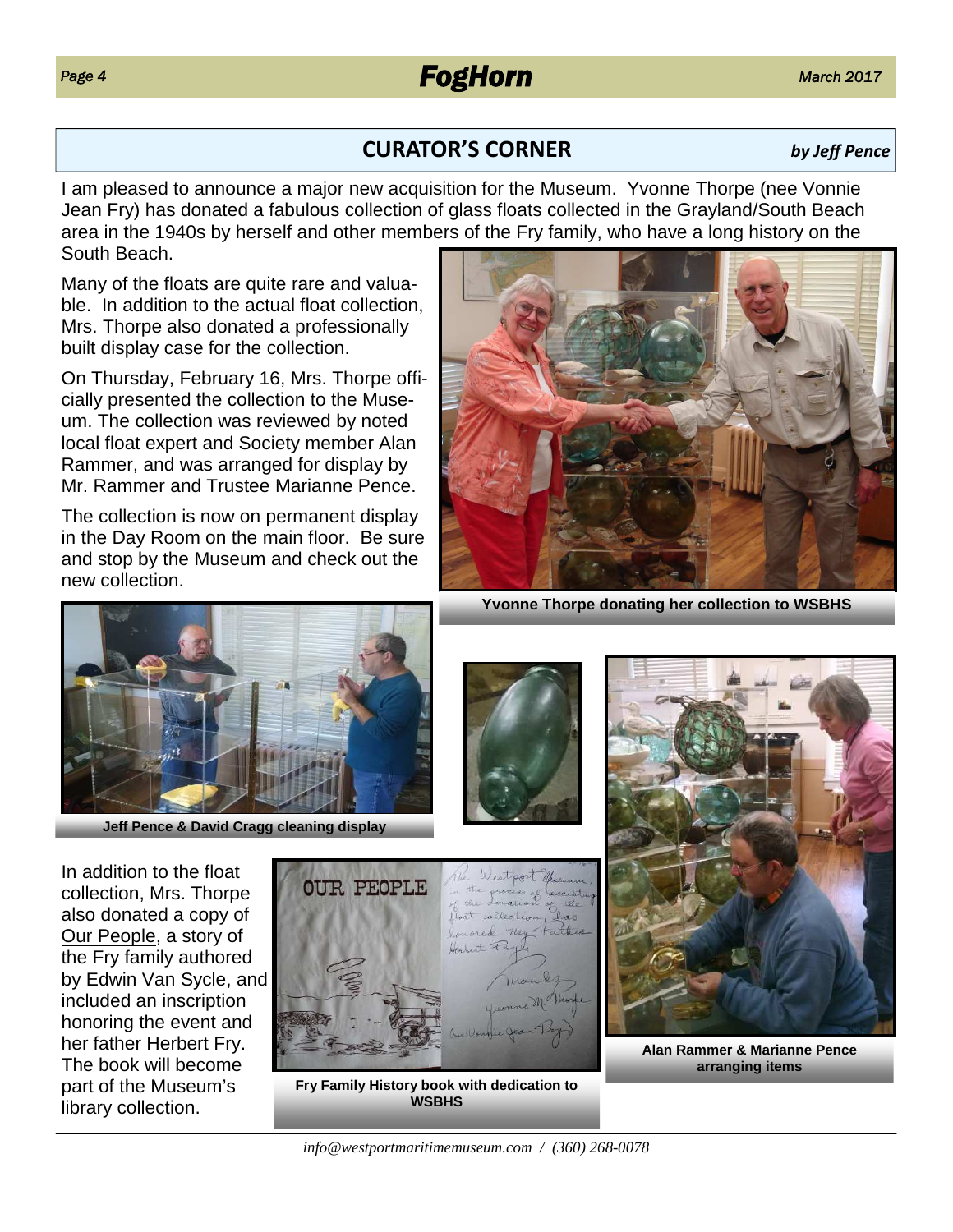### **A Brief History of the Fry Glass Float Collection** *by Barb Aue*

*Below are excerpts from an article written by Barb Aue that appeared in the South Beach Bulletin on February 23rd, 2017 chronicling the glass float donation to the WSBHS.*

> All of the floats were discovered and collected by Yvonne "Vonnie" (Fry) Thorpe, who is now 81, on the beach in Grayland between the ages of 6 and 16 from 1941 to 1952.

Vonnie was raised in Tacoma, where her parents, Herbert and Stella Fry, were in the grocery business. Vonnie spent her summer-long school vacations at the former Dunes Cabins in Grayland, located for many years in the 1900 Block of SR105.

"We'd always stayed in Cabin #5 form the day after school go to until Labor Day. My parents always let me bring my friend Jane Eide and we'd spend all day every day on the beach," said Vonnie. "As far as we were concerned, the cabin was just for eating and sleeping. We never hung around there any longer than we had to because we might have to do dishes," she said.

All that time on the beach resulted in lots of nautical treasure finds, among them, more than 50 glass floats, with Vonnie hauling home her prizes at the end of each vacation. Her parents stored the collection for many years until Vonnie had a home of her own, where they since have always shared a special space wherever she's lived.

### **THE NAME WAS JO-DY-A** *by Peggy Coverdale*

Ken Dyas had married Josie Whitmore. In the early 1970's they went fishing out of Westport almost every weekend. They purchased the old 'Western Lady' boat out of Joe Bordeaux's Western Charters – renamed it 'I-U-2', then changed that to 'Jodya'. Later they moved to Westport with Josie's two sons and often set off to sea. It was the "hay day" of charter fishing out of Westport. Now that's a story that can be repeated by many families in the area…but that's not the Jodya story I'm telling today.

Josie had been in a car wreck and found that being on the boat was too difficult for her so she and the boys stayed home while Ken chartered the boat, and also did commercial fishing. She couldn't stand not knowing if Ken was safe and how the fishing was going so they set up a CB connection at home and for the next 30 years she was known by the call name JODYA. She became the conduit between fishermen and their homes...between fishermen and help...between boats and weather reports...between Coast Guard rescues and boats in distress. She was known to stay up all night keeping contact with a boat waiting for rescue. People like Larry Hale in the Marlar who was stranded when a freak wave washed in at the North Jetty. Or like the pregnant lady in the kicker boat who was out with her husband when they got stranded and she went into labor. She became known as the Angel of the Airways. Her son Kevin says "our house was a constant CB radio. It's what we fell asleep by."

NOAA received weather information from her that she was getting directly from the ships at sea. These reports were helpful in the issuance of Marine Warnings to the boating community of the





*Continued on Page 8*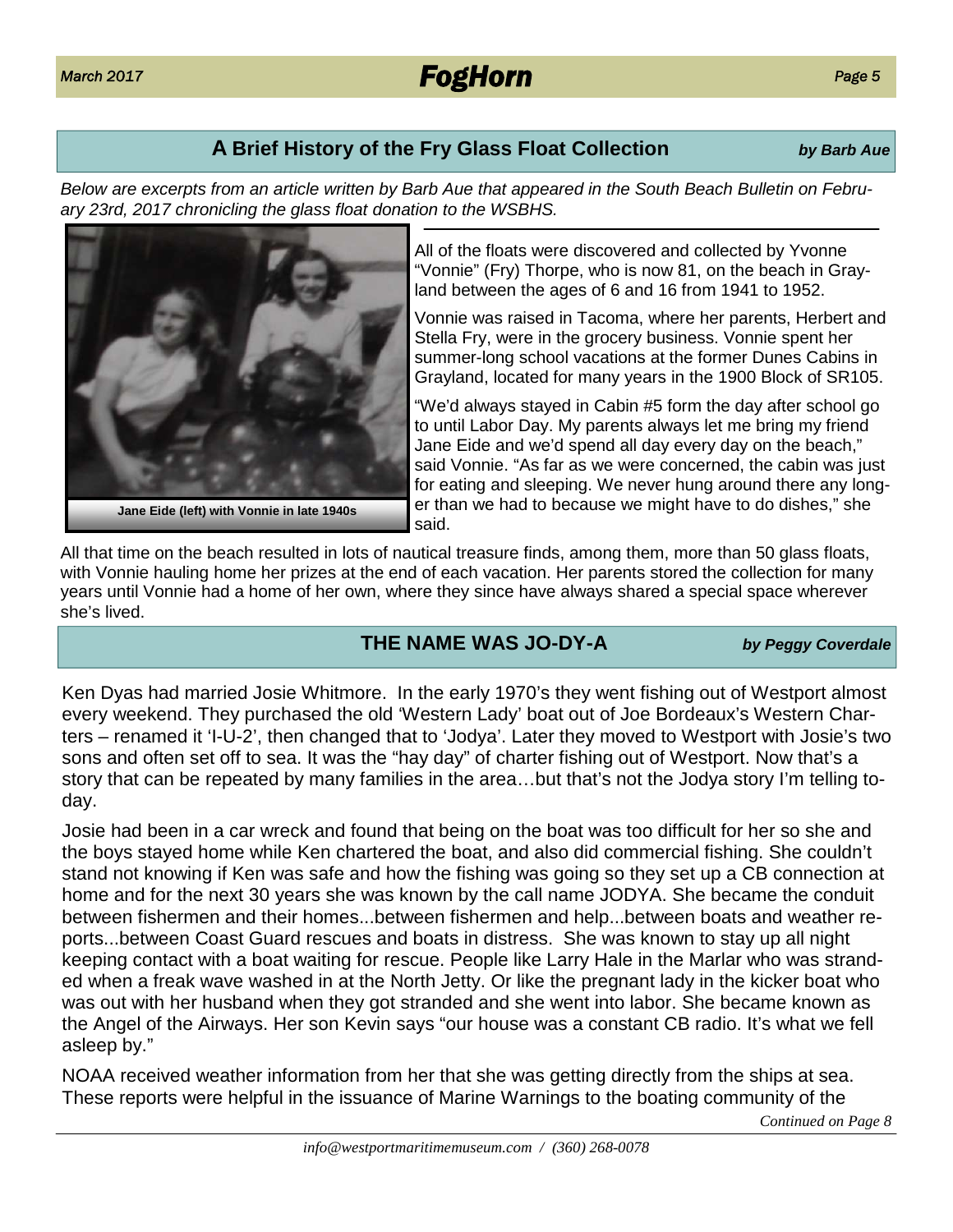### **WSBHS Presentation to Marine Archeology Society** *by Jeff Pence*

Executive Director John Shaw and Collections Curator Jeff Pence have been monitoring two local shipwreck debris sites. One site is located on Washaway Beach. This debris field has appeared on and off for the last several years. More recently in November a section of the wreck debris in excess of 100 feet became openly exposed. Director Shaw contacted the Marine Archeology Society (MAS) in Astoria, Oregon. (MAS was created to help document and share maritime history with the public. Its primary mission is to seek out, investigate, and document shipwrecks and other maritime archaeological sites.) Representatives from MAS visited the wreck site on November 22, and took extensive photographs and measurements in a first attempt to identify the wreck (see December 2016 Foghorn article).



More recently Shaw and Pence learned of another shipwreck debris site located at Beardslee Slough in the Elk River estuary. Director Shaw advised the head archeologist at the Dept. of Natural Resources in Olympia, WA as well as the Marine Archeology Society of the existence of this second wreck site and has since been monitoring its condition. Both DNR and MAS have expressed interest on conducting a site visit and doing further research into its history.

Earlier this year, Christopher Dewey, President of MAS, contacted Director

Shaw and invited him to present at the annual MAS meeting in Astoria regarding the Westport South Beach Historical Society and the two wrecks. Director Shaw accepted the invitation and created an excellent Power-Point presentation that included information about the Society, the two shipwrecks, and the anchor. Due to a conflict with a Coast Guard memorial event at La Push, Director Shaw could not attend the meeting. Instead, Curator Pence and his wife, Society Trustee Marianne, attended the MAS annual meeting in Astoria on February 11 and presented the PowerPoint to the attendees. It was very well received and we anticipate more interaction with MAS in the future.

The MAS annual meeting was held in the Barbey Maritime Center of the Columbia River Maritime Museum in Astoria. After a light luncheon and meet and greet, the attendees were invited by Museum Curator Jeff Smith for a tour of the massive collections storage areas located across from the Museum site. Housed in controlled conditions is an extensive collection of boats with historical significance to the lower Columbia River basin as well as a staggering amount of maritime related artifacts. Curator Pence had a chance to visit with Jeff Smith regarding possible artifact loans for future display at our Museum. Hopefully this relationship can be developed further in the coming months and years.

The Pences were interviewed after the meeting by Public Radio Regional Correspondent, Tom Banse of Olympia regarding the shipwrecks and related topics concerning the Westport Maritime



Museum. The interview will be broadcast in the near future. Stayed tuned for that – figuratively and literally!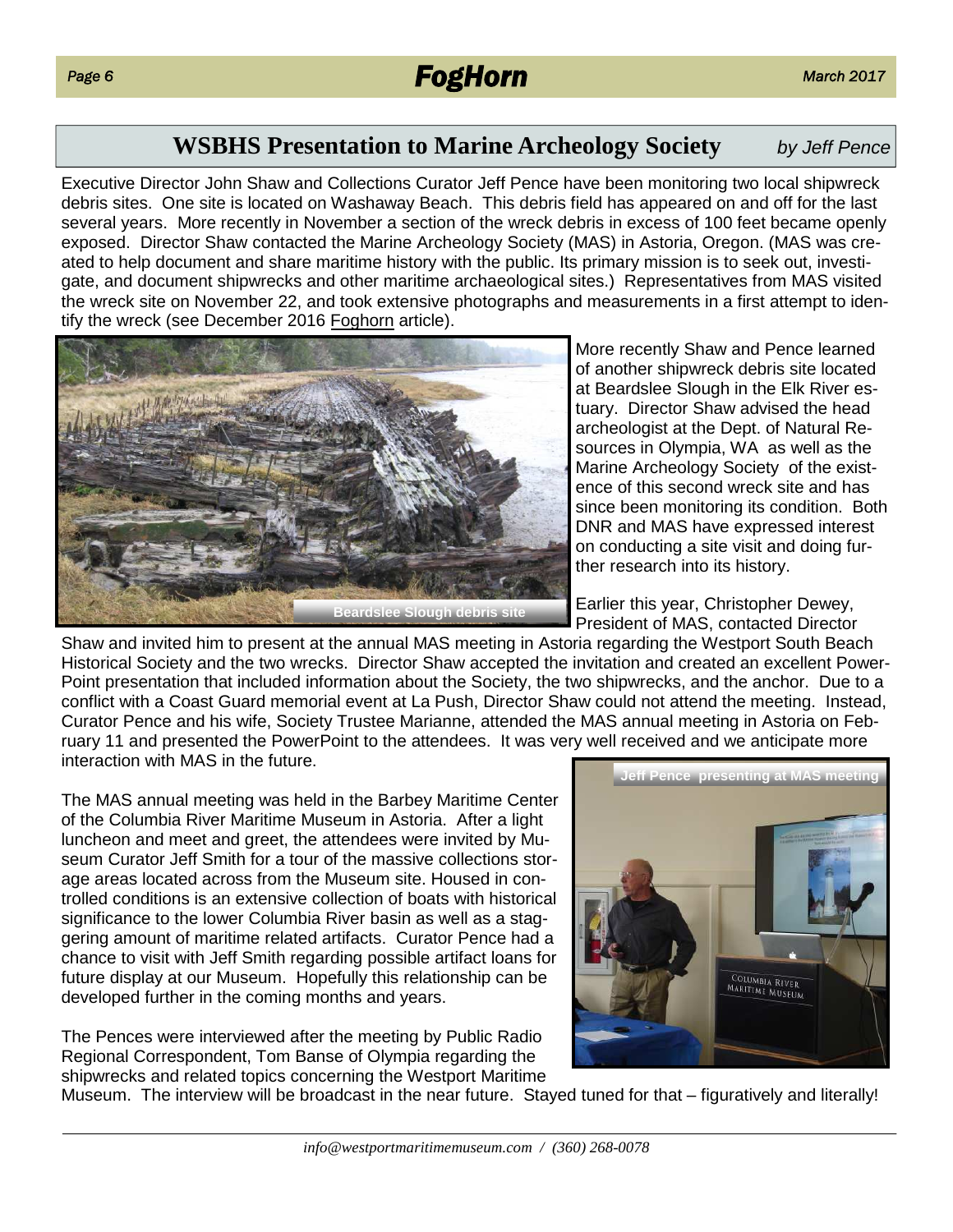# *March 2017 FogHorn*

### **Grays Harbor Light Station Location** *by Peter Eberle*

As the tourist season approaches docents at the lighthouse are talking about how to improve our tours. One topic that comes up repeatedly is why is the lighthouse so far inland from the beach.

Over the years misconceptions have lead to several different explanations as to why the lighthouse is where it is. The most repeated story is that the lighthouse was built within a few hundred feet of the beach and once the jetty was built all the land accreted because of it. According to a map provided by the Army Corps of Engineers in 1895 the Lighthouse was sited 2100 feet from the mean high tide mark. The Lighthouse Service choose this location because it was at the high point of the peninsula and the land in between was low dunes and beach at the time. The site around the base of the Lighthouse and oil houses was graded to an elevation of 37 feet 6 inches during construction.

Displayed in the Destruction Island Lens building are a number of historic maps on display that were donated by long time member Ann Miles. Some date back to the mid 1800's and together they tell an interesting story of our continuously changing coast line. These maps show the shore line moving in and out over the years..

According to these various charts the distance has remained fairly constant. In 1900 it was 2400 feet, 3300 feet in 1909, 2400 feet in 1929, and 2500 feet in 1972. A 1983 Coast and Geodetic survey map showed the distance to be 2760 feet. These charts were all done by the Army Corp of Engineers or US Coast and Geodetic Survey, which show the mean High Water Line and the lighthouse location. Using the current version of Google maps, the lighthouse is approximately 2350 feet from the edge of the dune line which is generally considered the high tide line.



### **WHALE OF A SALE FUNDRAISER - WE NEED YOUR ' STUFF'**

### **WHALE OF A SALE Fundraiser** at McCausland Hall, Saturday & Sunday, April15th and 16th from 9 - 5.

Your donations for this sale event are welcome and very much appreciated! You can drop off your items at the Museum during operating hours between April 10th and April 14th. If you have a question about donations please call the Museum at 268-0078 for additional information. New and gently used items, antiques, and collectibles are welcome as donations. We cannot accept large furniture items, appliances, clothing or pick up items from your home. We will be setting up the sale in McCausland Hall from April 10th to the 14th, so you can drop items there during the day all through that week.

We will also have our usual Bake Sale on Saturday & Sunday, so any goodies that can be sold to take home or enjoyed there with fresh coffee are welcome: Cookies, cakes, breads, brownies and pies are big sellers each year. (No fresh egg or dairy products, please….as per health codes.) Wrapped donations should be brought to the Hall on April 14<sup>th</sup>.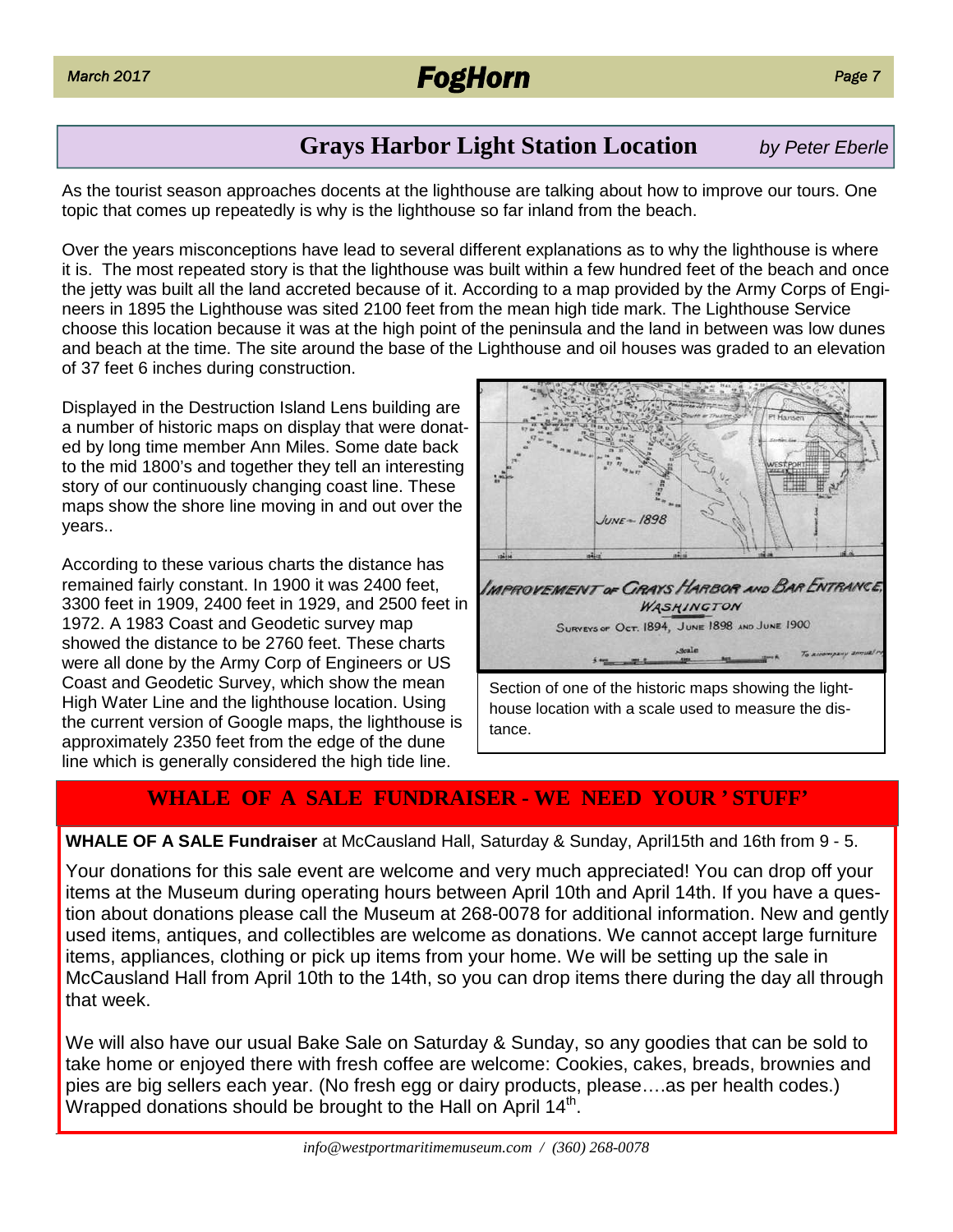# **THE NAME WAS JO-DY-A** *Continued from Page 5*

Washington Coast, and invaluable to the National Weather Service efforts to protect lives and property. Local families built a second tower for her so she could keep her contacts going. Because of her VHF and HF radios warnings and advisories have been issued, and lives saved, based on timely reports from Jodya. Her cooperation with the Scripps Institute of Oceanography allowed them to install a computer that interrogates their buoy at the entrance to Grays Harbor. NOAA is able to access this information 24 hours a day, which has been a big help in forecasting arrival of large swell trains from offshore storms, and issuing of Heavy Surf Advisories and Coastal Flood Warnings. Josie, aka Jodya, received over a dozen awards from Coast Guard Commanders, NOAA, The Department of Commerce, The Department of Fisheries, Washington State Governors, and local groups for her years of service. She maintained her contacts until a few months before she passed away in 2003.

This is not the first Jodya story. Ruth McCausland wrote about Josie in the book 'Washington's Westport', but it's good to be reminded now and then that there are angels around us – if we just take time to look.

Among the box full of awards that Josie received was a copy of the following Coast Guard Unit Commendation. It doesn't explain her involvement in this crisis at sea – but you just know she was helping in any way she could – for the safety of all.

Quote from J.S. Gracey, Vice Admiral, United States Coast Guard Commander, Pacific Area

### *To: Coast Guard Station Grays Harbor*

*From July 24, 1979 to August 4, 1979 a Federal Court ordered closure of the ocean salmon troll season in 13th District waters north of Cape Falcon, Oregon. With very little forewarning and almost no time to prepare, Coast Guard Grays Harbor and other Coast Guard units involved in this law enforcement action entered into the single most explosive situation to confront this district throughout its recent history of very volatile salmon fishery issues. The Federal Court order involved closed ocean salmon trolling during ten of the most productive fishing days of the year. Even before the closure was announced, the trollers were extremely disgruntled over three years of increasingly restrictive fishing regulations aimed at preserving a diminishing salmon resource. This closure, during the prime of the season set off flagrant illegal fishing, massive shore-side demonstrations, harbor blockade, and the deliberate ramming of a Coast Guard 26' motor surfboat. The center of action in this situation was at Westport, Washington the town in which Station Grays Harbor is located. An attempted blockade of Westport Harbor was averted by quick action of station personnel, but the fishermen did manage to form a blockade of Ocean Shores, Washington, a small port six miles north of Westport. The intense volatility of the situation made extreme discretion an absolute necessity to avoid violence and bloodshed, and indeed, violence and bloodshed was avoided. At the same time Westport was the scene of the most vocal and well organized demonstrations. Throughout all this action, personnel of Coast Guard Station Grays Harbor maintained exceptional level-headedness, displayed excellent judgement, and performed in such an outstanding manner that the explosive situation was defused and no harm came to anyone involved. This achievement is in keeping with the highest traditions of the United States Coast Guard*………… End of quote.

This story was written with the help of Josie's sons Kevin and Joe Whitmore.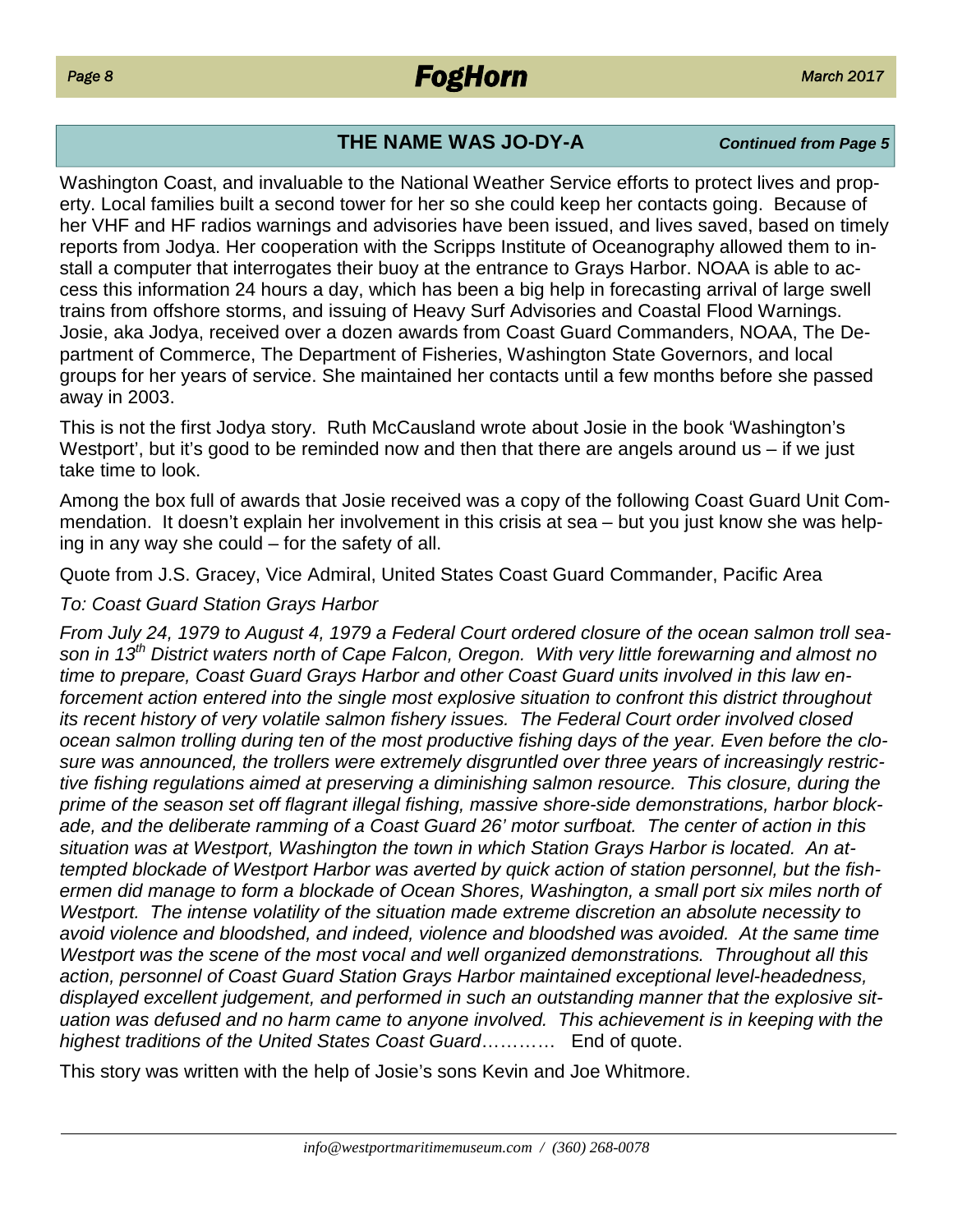# *March 2017 FogHorn*

### **PLEASE support the following businesses**

### **who support US by their membership and/or donations:**



Grayland Hardware Harbor Marine Supply Havenwyld Ceramics Holiday Motel Hungry Whale Jungle Technology Knotty Pine Bar Lost River Photography Mariner's Cove Inn Pine Beach Electric Rogers Engineering Security State Bank

Sea Bird Gift & Candy South Beach Repair & Towing The Birds and the Beads The Local Store Twin Harbor Drug Vacations by the Sea Washington Coast Real Estate Westport Beach Escapes Westport Marina Cottages Westport Shop 'n' Kart Westport Winery Windermere-Westport



Follow the maze for a tour of the Westport Maritime Museum

*Page 9*